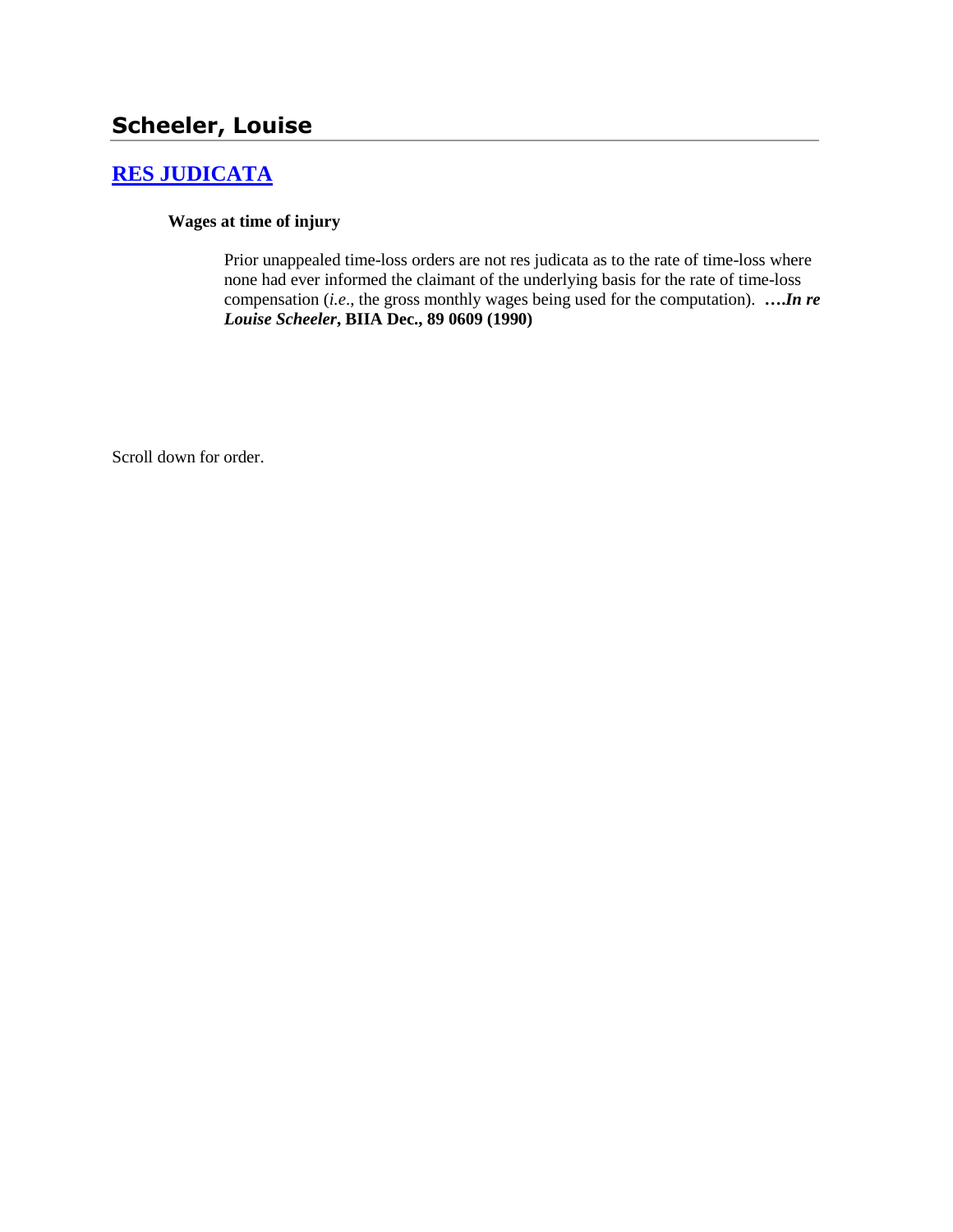### **BEFORE THE BOARD OF INDUSTRIAL INSURANCE APPEALS STATE OF WASHINGTON**

| $\mathbf 1$<br>$\overline{2}$                                                                                                                                                        | IN RE: LOUISE J. SCHEELER<br><b>DOCKET NO. 89 0609</b>                                                                                                                                                                                                                                                                                                                                                                                                                                                                                                                                                                                                                                                                                                                                                                                                                                                                                                                                                                                                                                                                                     |  |  |
|--------------------------------------------------------------------------------------------------------------------------------------------------------------------------------------|--------------------------------------------------------------------------------------------------------------------------------------------------------------------------------------------------------------------------------------------------------------------------------------------------------------------------------------------------------------------------------------------------------------------------------------------------------------------------------------------------------------------------------------------------------------------------------------------------------------------------------------------------------------------------------------------------------------------------------------------------------------------------------------------------------------------------------------------------------------------------------------------------------------------------------------------------------------------------------------------------------------------------------------------------------------------------------------------------------------------------------------------|--|--|
| 3                                                                                                                                                                                    | <b>CLAIM NO. J-288951</b><br><b>DECISION AND ORDER</b>                                                                                                                                                                                                                                                                                                                                                                                                                                                                                                                                                                                                                                                                                                                                                                                                                                                                                                                                                                                                                                                                                     |  |  |
| 4<br>5<br>6<br>$\overline{7}$<br>8<br>$\boldsymbol{9}$<br>10<br>11<br>12<br>13<br>14<br>15<br>16<br>17<br>18<br>19<br>20<br>21<br>22<br>23<br>24<br>25<br>26<br>27<br>28<br>29<br>30 | <b>APPEARANCES:</b><br>Claimant, Louise J. Scheeler, by<br>Goodwin, Grutz & Scott per<br>Jay C. Kinney<br>Employer, Auburn East Mobile Home Park, by<br>None<br>Department of Labor and Industries, by<br>The Attorney General per<br>Whitney Petersen and Carol Weyerbacher, Paralegals, and<br>LeAnn McDonald and Wilhelm Dingler, Assistants<br>This is an appeal filed by the claimant on February 24, 1989 from an order of the Department of<br>Labor and Industries dated February 16, 1989 which affirmed an order dated January 4, 1989. That<br>order provided as follows:<br>Pay retroactive time loss compensation for the period 6/25/83 to 11/20/87<br>in the amount of \$16,912.52 upon adjustment of time loss rate based on<br>gross monthly wages of \$938.00, (not \$1,071.30) and married with no<br>dependents, which includes \$300.00 monthly income in kind at the time of<br>injury.<br>There has been no error in the Department action originally taken on<br>Order and Notice of 12/12/83 to correct the monthly gross wages based<br>on claimant's and employer's letter of 10/26/83 and a wage verification. |  |  |
| 31<br>32<br>33<br>34<br>35<br>36                                                                                                                                                     | THEREFORE, the Department now pays the difference based on \$938.00<br>of the monthly gross wages for the period indicated above without<br>considering new wage information provided in your letter of 1/15/88, which<br>was already paid only 60 days retroactively by Order and Notice of 2/28/88<br>as it is not a departmental error.                                                                                                                                                                                                                                                                                                                                                                                                                                                                                                                                                                                                                                                                                                                                                                                                 |  |  |
| 37                                                                                                                                                                                   | The Department order is REVERSED AND REMANDED.                                                                                                                                                                                                                                                                                                                                                                                                                                                                                                                                                                                                                                                                                                                                                                                                                                                                                                                                                                                                                                                                                             |  |  |
| 38<br>39                                                                                                                                                                             | <b>DECISION</b>                                                                                                                                                                                                                                                                                                                                                                                                                                                                                                                                                                                                                                                                                                                                                                                                                                                                                                                                                                                                                                                                                                                            |  |  |
| 40<br>41                                                                                                                                                                             | Pursuant to RCW 51.52.104 and RCW 51.52.106, this matter is before the Board for review<br>and decision on a timely Petition for Review filed by the claimant to a Proposed Decision and Order<br>issued on April 2, 1990 which affirmed the order dated February 16, 1989.<br>The issue presented by this appeal is whether orders paying time loss compensation benefits                                                                                                                                                                                                                                                                                                                                                                                                                                                                                                                                                                                                                                                                                                                                                                 |  |  |
| 42                                                                                                                                                                                   |                                                                                                                                                                                                                                                                                                                                                                                                                                                                                                                                                                                                                                                                                                                                                                                                                                                                                                                                                                                                                                                                                                                                            |  |  |
| 43                                                                                                                                                                                   |                                                                                                                                                                                                                                                                                                                                                                                                                                                                                                                                                                                                                                                                                                                                                                                                                                                                                                                                                                                                                                                                                                                                            |  |  |
| 44<br>45                                                                                                                                                                             |                                                                                                                                                                                                                                                                                                                                                                                                                                                                                                                                                                                                                                                                                                                                                                                                                                                                                                                                                                                                                                                                                                                                            |  |  |
| 46<br>47                                                                                                                                                                             | to the claimant for the period June 25, 1983 through November 20, 1987 are res judicata as to the rate                                                                                                                                                                                                                                                                                                                                                                                                                                                                                                                                                                                                                                                                                                                                                                                                                                                                                                                                                                                                                                     |  |  |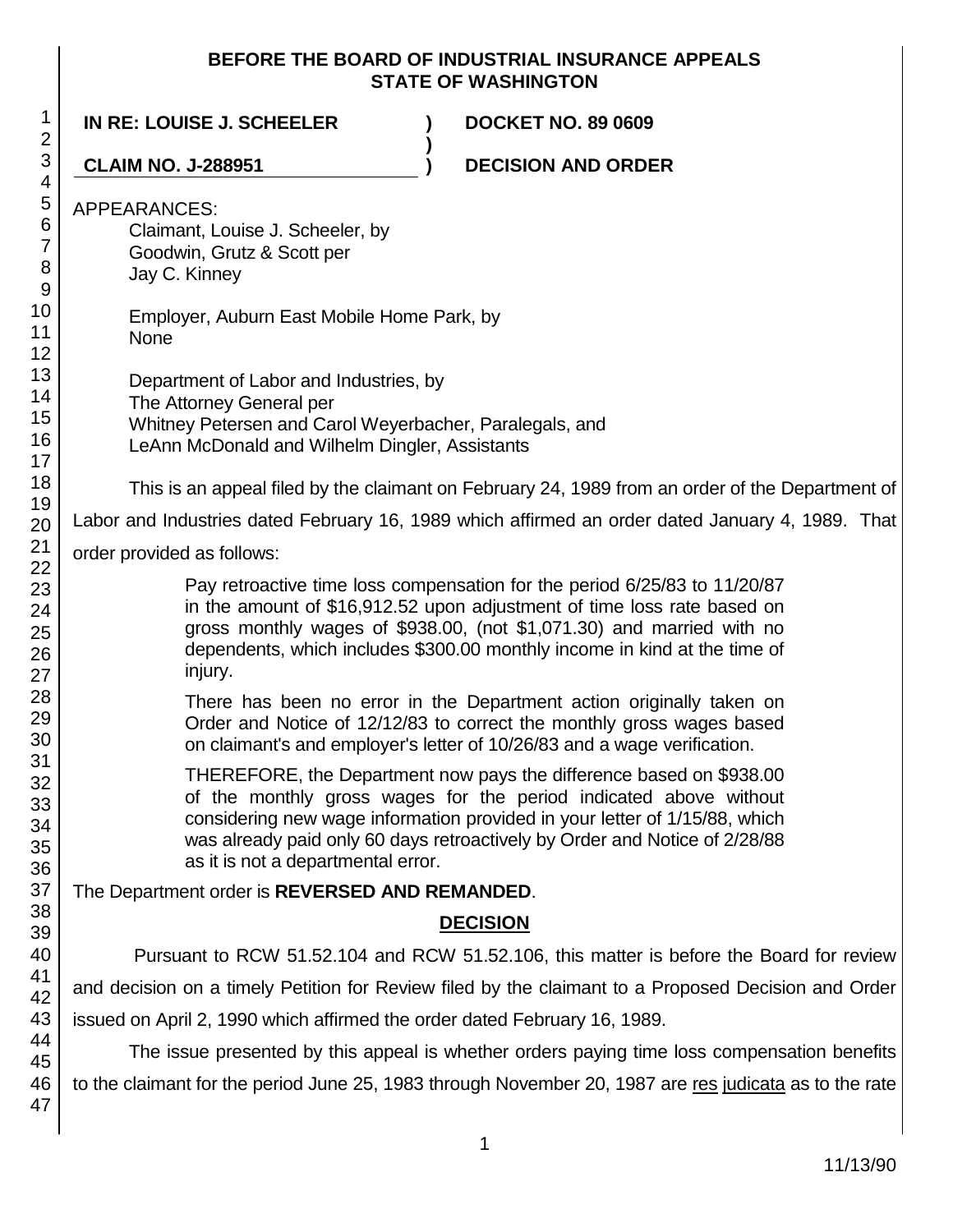of compensation. Because the orders paying time loss compensation failed to detail or explain how the rate was calculated, it is our determination that the Department is not precluded from later recalculating the rate of compensation based on new information as to the gross monthly wage at the time of injury.

The facts in this appeal are not in dispute and were entered into the record by stipulation. On June 24, 1983 Ms. Scheeler suffered an industrial injury while working for Auburn East Mobile Home Park. This injury left her temporarily totally disabled. Time loss compensation benefits have been paid for periods beginning on June 25, 1983 and thereafter through November 20, 1987, based on gross monthly wages of \$938.00. It has been stipulated, however, that at the time of her injury Ms. Scheeler actually earned gross monthly wages of \$1,071.30 and that she was married with no dependents. After issuing only interlocutory orders, on August 26, 1983 the Department issued two determinative time loss orders for the periods June 25, 1983 through June 30, 1983 and July 1, 1983 through August 15, 1983. After a protest by which Ms. Scheeler questioned the rate of time loss compensation, the Department issued an order on December 12, 1983. Exhibit 4. That order indicated that the time loss benefits had been paid at an incorrect rate and that the compensation rate was now corrected. However, while the order retroactively adjusted the rate of time loss compensation, it did not specify the actual time loss rate or the gross monthly wages on which it was based.

The order under appeal (which affirms the January 4, 1989 order set forth in Exhibit No. 2) readjusts time loss compensation retroactively from June 25, 1983 through November 20, 1987, by increasing the wage base to \$938.00, but refuses to consider gross monthly wages of \$1,071.30 for that period. The parties did not explain in their stipulation why the Department had agreed to adjust the time loss compensation rate retroactively for that period, but only to the extent of increasing the wage base to \$938.00, not \$1,071.30. Claimant's hearing brief contends that the Department readjusted Ms. Scheeler's time loss rate retroactively by including \$300.00 in monthly income which was received in kind from the Auburn East Mobile Home Park, but refused to include the correct amount of wages from Issaquah Village in the readjustment. The January 4, 1989 Department order supports this interpretation. No rationale has been provided by the Department to explain why the Department feels that res judicata principles do not preclude one retroactive readjustment (from a \$638.00 to a \$938.00 wage base) but do preclude the other (to a \$1,071.30 wage base). The January 4, 1989 order indicates that the Department is only considering the new wage information (gross monthly wage of \$1,071.30) for the period beginning 60 days prior to the day (January 20, 1988) on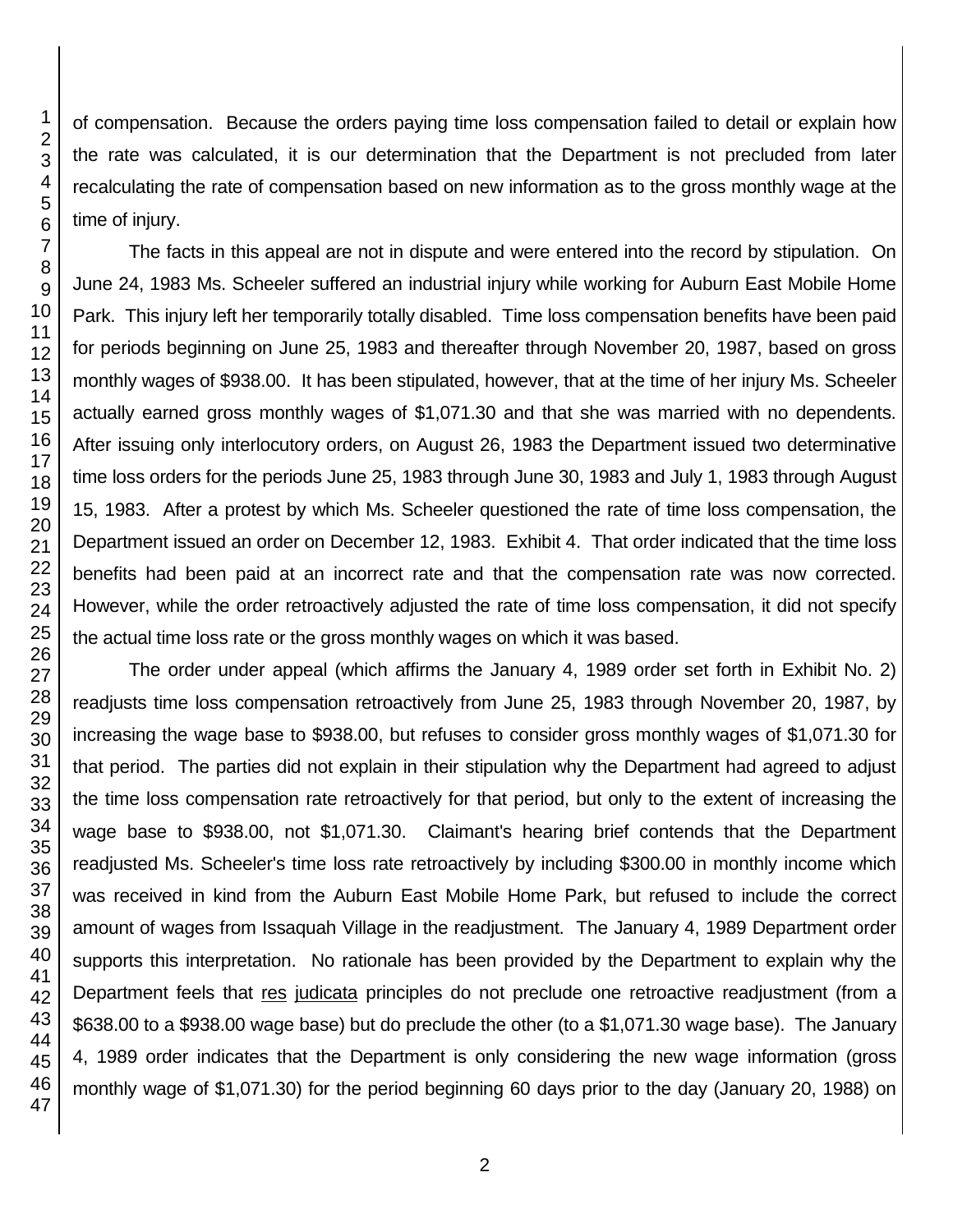which the new wage information was provided. Apparently, the 60 day time period comes from RCW 51.28.040.

The parties stipulated that Ms. Scheeler's wages at the time of injury included \$300.00 of monthly income "in kind" from the Auburn East Mobile Home Park, \$200.00 per month from the mobile home park, and monthly wages of \$571.38 from Issaquah Valley, another employer. Based on Ms. Scheeler's letter dated January 15, 1988 and received January 20, 1988, the Department has paid time loss compensation from November 21, 1987 through the present based on the full gross monthly wages of \$1,071.30.

The Department and our industrial appeals judge are incorrect in asserting that prior final Department orders paying time loss comepensation, but failing to explain how the time loss compensation rate was calculated, are res judicata determinations with respect to the rate of time loss compensation for the period of June 25, 1983 through November 20, 1987.

Claimant relies in part on In re Teresa Johnson, BIIA Dec. 85 3229 (1987). In that decision, we suggested that orders paying time loss compensation which do not detail or explain the underlying basis of the time loss rate are not res judicata as to that issue. However, as the Department and our industrial appeals judge correctly point out, Teresa Johnson is of limited value here because it involved the question of whether the Department could recoup previously paid time loss compensation under the provisions of RCW 51.32.240. That specific statutory provision overrides res judicata principles in certain limited circumstances when the Department seeks recoupment of overpayments. There is no comparable underpayment statute available to claimants. The nearest thing to a statutory mechanism for correcting underpayments is RCW 51.28.040, which permits a retroactive change in the rate of compensation for a period of 60 days prior to the receipt of new information. Generally this provision is considered to apply to aggravation applications. However, the Department purportedly relied on that statute here to limit its ability to go back more than 60 days from the date that the claimant's new wage information was received. Yet neither RCW 51.32.240 nor RCW 51.28.040 answers the specific question before us, i.e., do the final unappealed Department orders paying time loss compensation for the period of June 25, 1983 through November 20, 1987 preclude Ms. Scheeler from now challenging the time loss rate?

A number of our prior decisions clearly express our refusal to construe orders of the Department as having finally decided issues which are not specifically addressed or which are addressed in an ambiguous way: In re Daniel A. Gilbertson, Dckt. No. 89 2865 (November 7, 1990);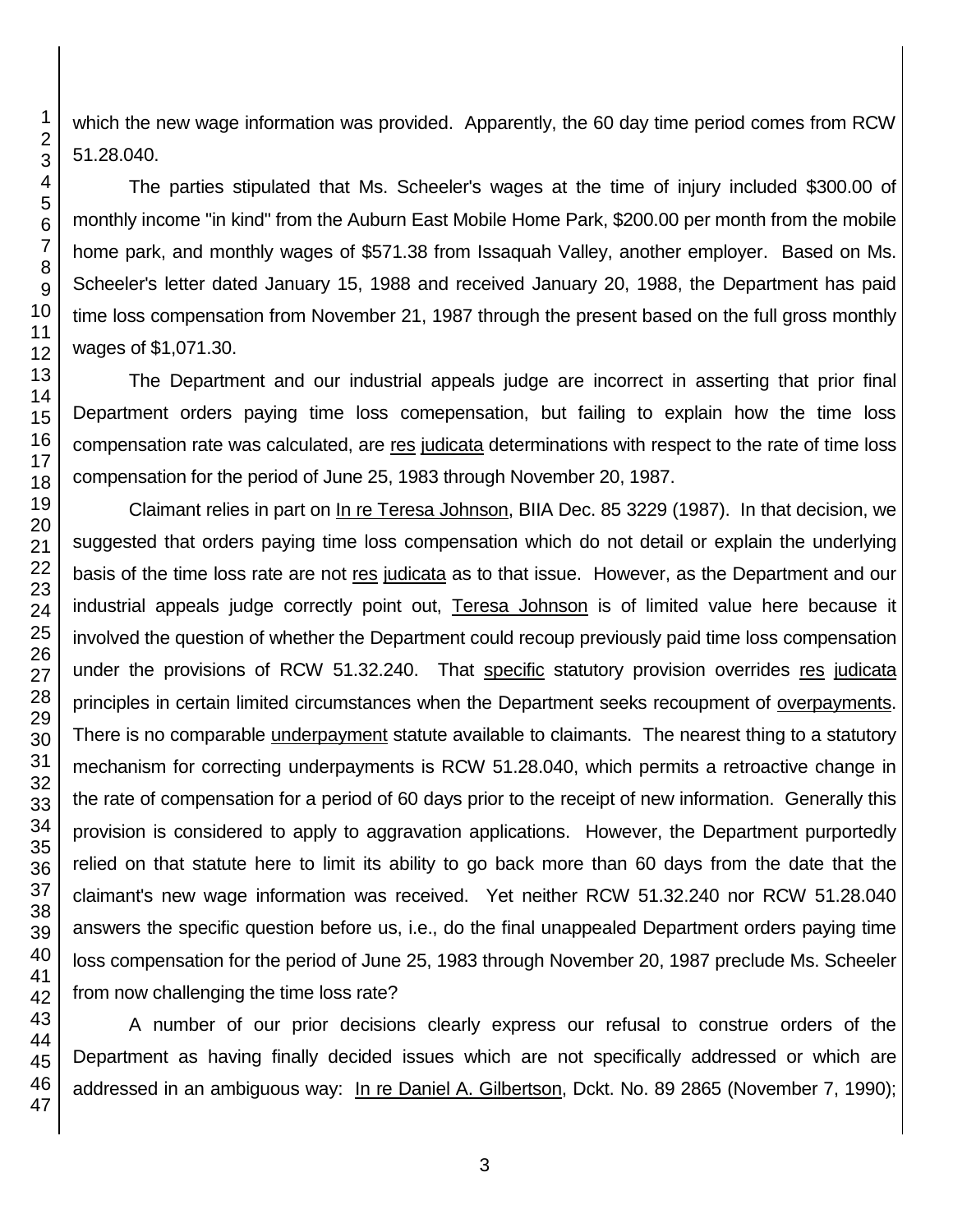In re Gary G. Johnson , BIIA Dec., 86 3681 (1987); In re Lyssa Smith, BIIA Dec., 86 1152 (1988); In re Loss Thompson, BIIA Dec., 13,473 (1962). We explained in Gary G. Johnson that, when the Department issues an order expressly addressing the issue of claim allowance and that order is protested by the employer, the Department is obligated to specifically address the allowance issue in a further order. A subsequent determinative time loss order which the employer failed to timely protest or appeal did not preclude the employer from later challenging allowance of the claim. The determinative time loss order could not be construed as allowance of the claim for res judicata purposes since it failed to clearly apprise the employer that the claim had been allowed. We held that a determinative time loss compensation order which has been neither appealed nor protested is a binding res judicata determination only with respect to the issue resolved by that order, i.e., entitlement to time loss compensation awarded thereby. In reaching that decision, we looked to see whether the prior unappealed time loss compensation order clearly apprised the employer that the claim had been allowed, so as to preclude further litagation on that question. Gary G. Johnson, supra, pp. 4-5, citing King v. Dep't of Labor & Indus., 12 Wn.App. 1, 528 P.2d 271 (1974). We apply the same specific and clear notice requirements here.

The record of proceedings contains no reference to any Department order which clearly apprises Ms. Scheeler of the underlying basis of the time loss rate until the order of April 7, 1988 (which was timely protested) which apprises her of the rate to be paid commencing as of November 21, 1987 based on a gross monthly wage of \$1,071.30, and the order under appeal dated February 16, 1989 which affirmed a January 4, 1989 order which indicates that the retroactive time loss compensation would be paid based on a monthly wage of \$938.00. These were the first instances of the Department ever informing the claimant as to the underlying basis for the rate of time loss compensation. Thus, the claimant is not precluded by the principle of res judicata from challenging the rate of time loss compensation for the period of June 25, 1983 through November 20, 1987.

Our decision in this regard is consistent with our adherence to fundamental fairness when we are asked to determine whether the principle of res judicata applies. Unless prior orders of the Department have apprised the parties in clear and unmistakable terms that the present controversy has already been finally adjudicated, no res judicata effect will be applied. When Ms. Scheeler protested the first determinative time loss order, the rate of time loss was positively placed into issue. The order of December 12, 1983 which stated only that the previous rate of compensation was incorrect without specifically stating the new rate, much less the basis for the new rate, did not apprise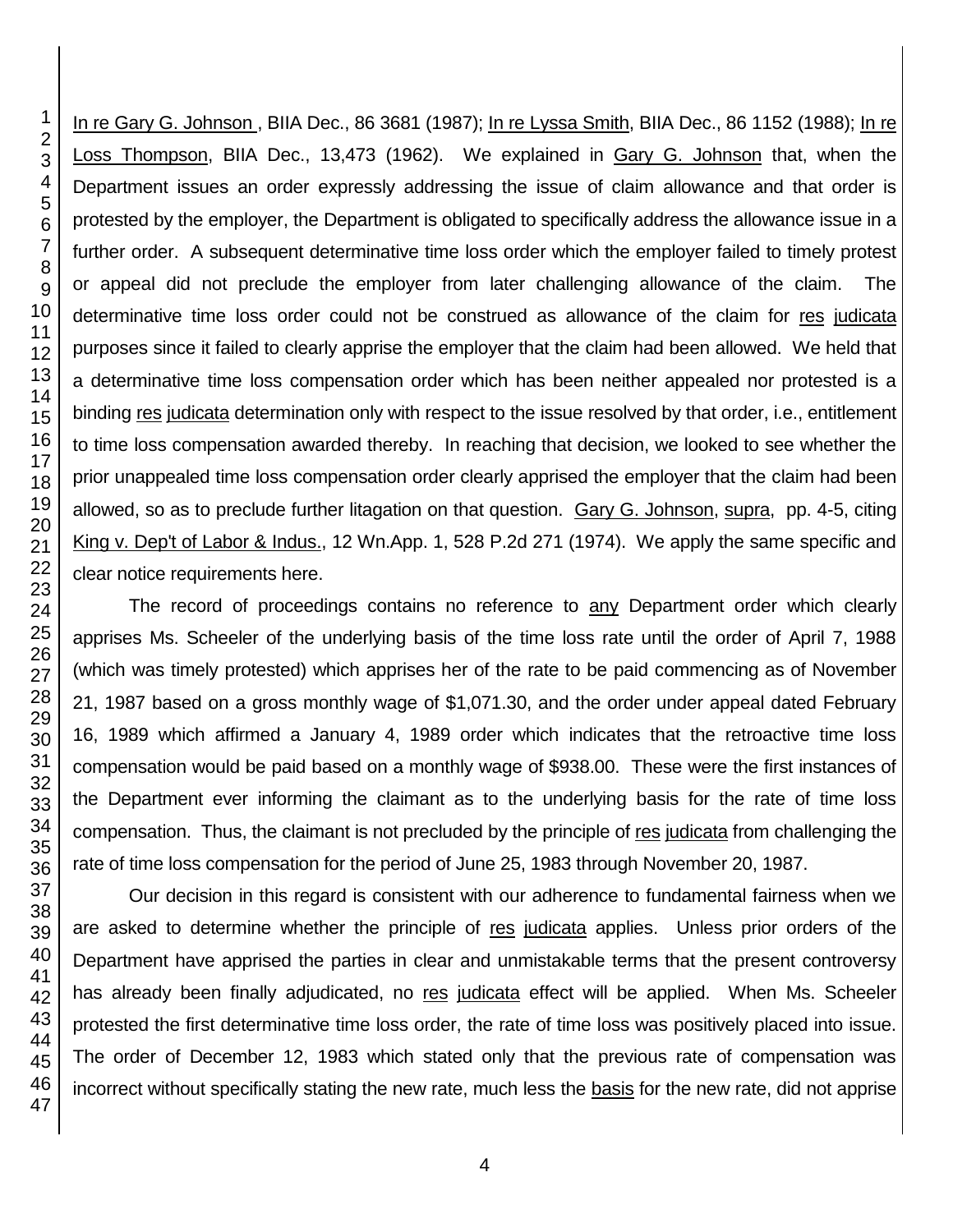Ms. Scheeler as to the gross monthly wages which the Department was using as the basis for calculating her time loss compensation. Such an order, or subsequent like orders, cannot be res judicata as to that issue.

Furthermore, despite the Department's current posture in this appeal, it is clear that the Department itself does not consider its prior unappealed time loss compensation orders res judicata determinations with respect to the appropriate time loss rate. Otherwise, why would the Department have adjusted Ms. Scheeler's time loss rate retroactively by increasing the wage base to \$938.00? We can find no legitimate reason within the record before us for the Department to refuse to correct the retroactive time loss rate completely, rather than partially as it has done. Accordingly, the Department must recalculate the rate of time loss compensation for the periods prior to November 21, 1987 based on Ms. Scheeler's stipulated gross monthly wage of \$1,071.30.

In so holding, we make the following Finding of Facts and Conclusions of Law:

## **FINDINGS OF FACT**

1. On July 19, 1983, the Department of Labor and Industries received an accident report from claimant, Louise J. Scheeler, alleging that she sustained an industrial injury on June 24, 1983, while in the course of her employment with Auburn East Mobile Home Park. Time loss compensation was paid by interlocutory orders dated August 1 and August 2, 1983, for the period of June 28, 1983 through June 30, 1983. On August 26, 1983 the Department issued a determinative order, paying time loss for the period of June 25, 1983 through June 30, 1983, less deduction.

On October 28, 1983, the claimant protested the rate of time loss compensation. On December 12, 1983, the Department issued an order which stated that the compensation rate was now corrected and made a partial payment of time loss compensation for the period of June 25, 1983 through November 30, 1983 to adjust the compensation rate. On January 20, 1988, the claimant protested the rate of time loss compensation. On February 8, 1988, the Department issued an order correcting and superseding earlier orders of September 22, 1987, December 16, 1987, and January 4, 1988, recalculating the time loss compensation rate and adjusting the rate for the period November 21, 1987 through February 6, 1988.

After a February 17, 1988 protest and request for reconsideration, the Department issued an order on April 7, 1988 recalculating time loss compensation benefits for the period November 21, 1987 through March 22, 1988 based upon gross monthly wages of \$1,071.30. The April 7, 1988 order stated: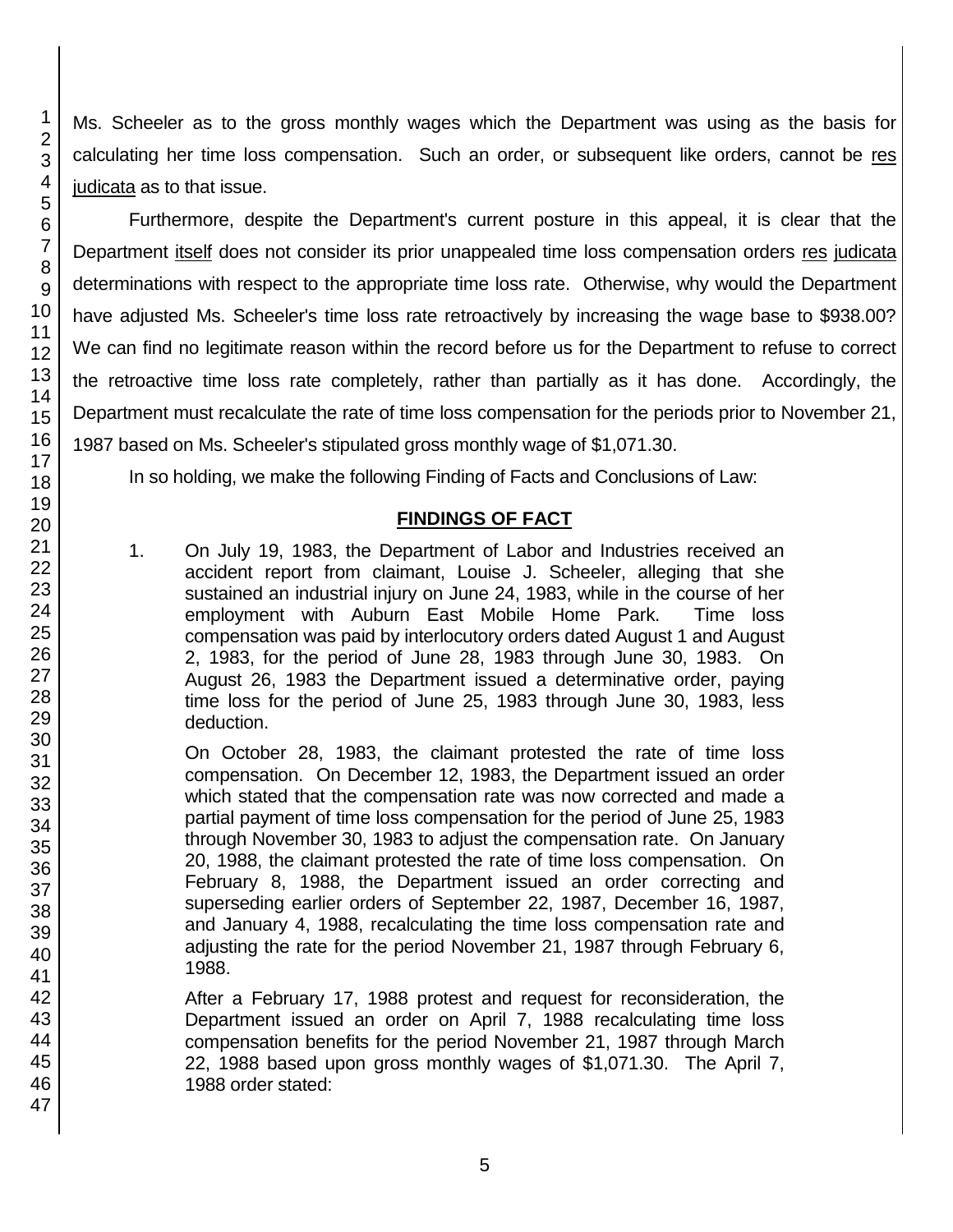Monthly compensation is \$801.53 as of 11-21- 87 based on gross monthly wages of \$1071.30 based on two jobs and an income in-kind of \$300.00/mo at time of injury.

After an April 12, 1988 protest and request for reconsideration, the Department issued an order on June 24, 1988 adhering to the provisions of its order dated April 7, 1988.

After a June 29, 1988 protest and request for reconsideration, the Department issued an order on September 19, 1988 placing the June 24, 1988 order in abeyance. On January 4, 1989, the Department adjusted the time loss rate and paid additional retroactive time loss compensation for the period June 25, 1983 through November 20, 1987 based upon gross monthly wages of \$938.00 (married with no dependents, including \$300.00 monthly income in kind). After a February 3, 1989 protest and request for reconsideration, the Department issued an order on February 16, 1989 affirming the provisions of its January 4, 1989 order.

On February 24, 1989, the claimant filed a notice of appeal with the Board of Industrial Insurance Appeals. On March 10, 1989, the Board issued an order granting the appeal, assigning it Docket No. 89 0609, and directed that proceedings be held on the issues raised.

- 2. On June 24, 1983, Louise J. Scheeler was injured while in the course of her employment with the Auburn East Mobile Home Park. Her claim was allowed by the Department and benefits provided.
- 3. As of June 24, 1983, Ms. Scheeler was married with no dependents and earned gross monthly wages of \$1,071.30, including \$300.00 in-kind income and wages of \$200.00 from Auburn East Mobile Home Park as well as wages of \$571.30 from Issaquah Villa.
- 4. Between June 25, 1983 and February 16, 1989, Ms. Scheeler was not capable of gainful employment on a reasonably continuous basis as a result of her industrial injury.
- 5. The Department has readjusted the time loss rate retroactively and paid additional time loss compensation for the period between June 25, 1983 and November 20, 1987 based upon gross monthly wages of \$938.00 at the time of injury.
- 6. The Department has paid time loss compensation for the period between November 21, 1987 and February 16, 1989 based upon gross monthly wages of \$1,071.30 at the time of injury.
- 7. No order prior to the order of the Department dated April 7, 1988 clearly apprised Ms. Scheeler, of the underlying factual basis used by the Department to calculate the rate of time loss compensation.

1